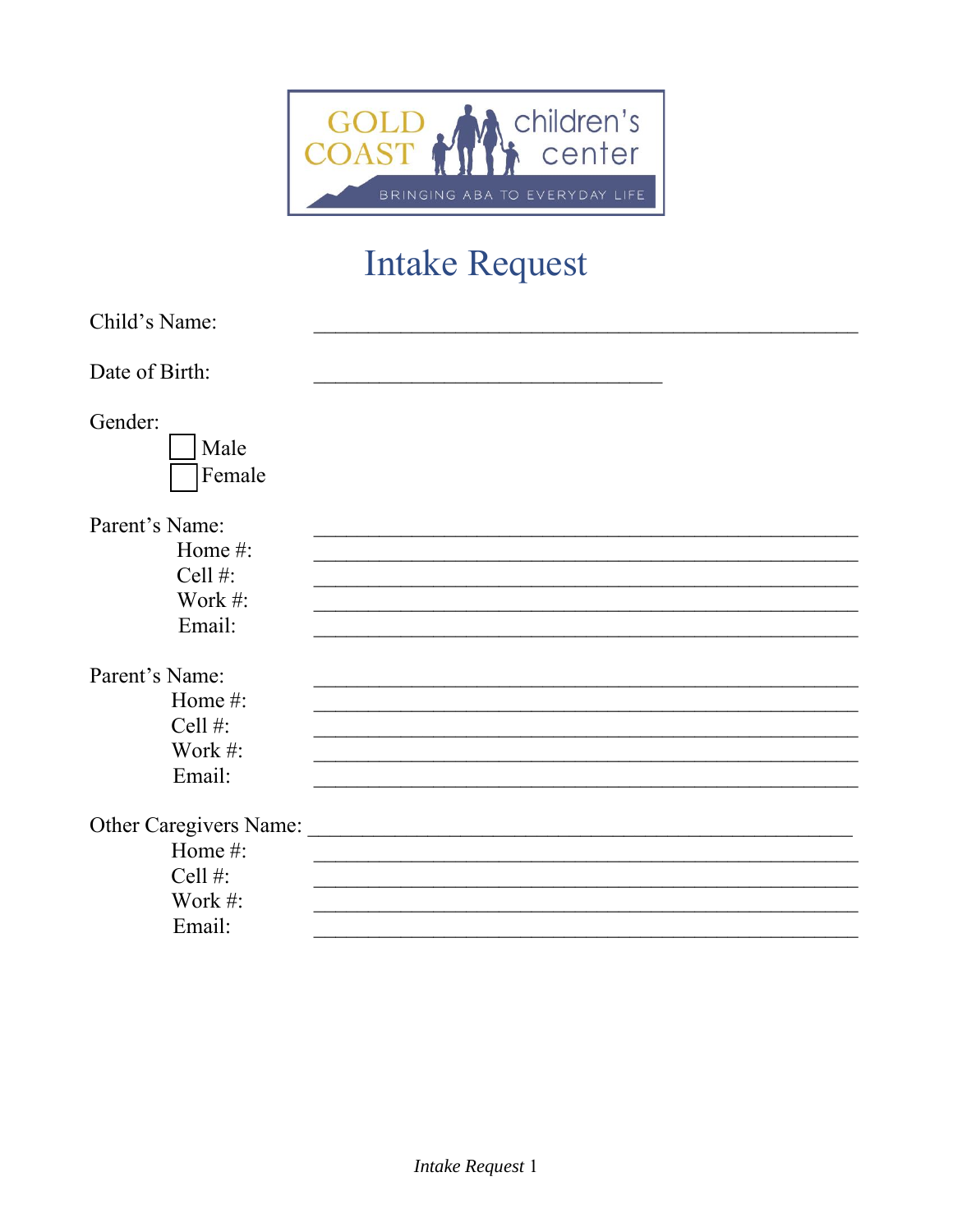Siblings:

| $\mathsf{S}$ . $\mathsf{S}$ .              |  |
|--------------------------------------------|--|
| 1. Name                                    |  |
| Age                                        |  |
| Gender                                     |  |
| Male                                       |  |
| Female                                     |  |
| Any special needs                          |  |
| Yes                                        |  |
| If yes please list diagnosis<br>$\bigcirc$ |  |
| N <sub>o</sub>                             |  |
| 2. Name                                    |  |
| Age                                        |  |
| Gender                                     |  |
| Male                                       |  |
| Female                                     |  |
| Any special needs                          |  |
| Yes                                        |  |
| If yes please list diagnosis<br>$\bigcirc$ |  |
| No                                         |  |
| 3. Name                                    |  |
| Age                                        |  |
| Gender                                     |  |
| Male                                       |  |
| Female                                     |  |
| Any special needs                          |  |
| Yes                                        |  |
|                                            |  |
| $\sqrt{\text{No}}$                         |  |
|                                            |  |
|                                            |  |
| Who resides in the home                    |  |
| with the child?                            |  |
|                                            |  |

Initial parent concerns:

How old was your child when you **FIRST** had concerns about development?

Age: \_\_\_\_\_\_\_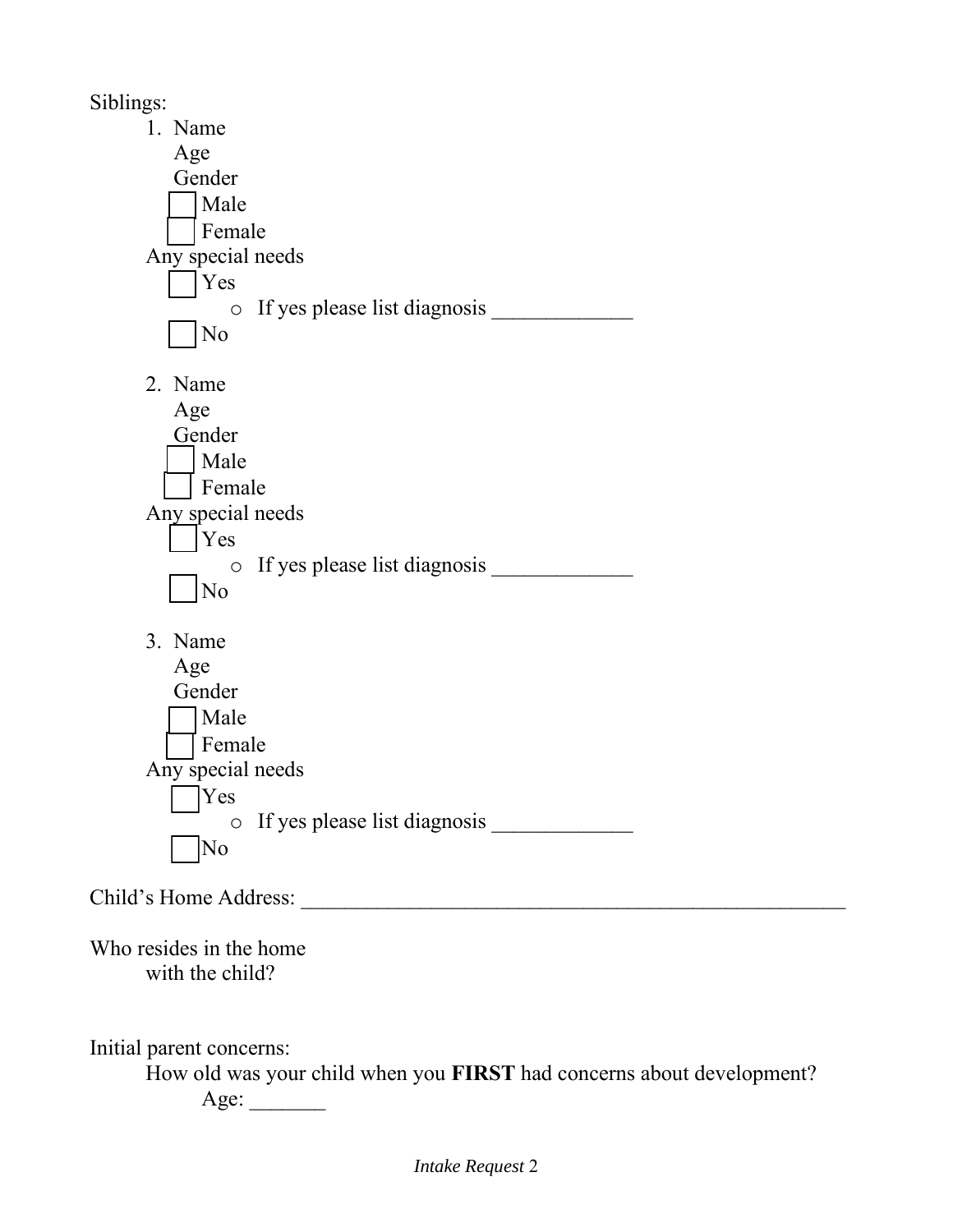Describe your child's strengths:

| <b>CURRENT</b> parent concerns (Check all that apply):               |
|----------------------------------------------------------------------|
| Late Development                                                     |
| o Please specify                                                     |
| Regression / Loss of Skills                                          |
| $\circ$ Please specify                                               |
| Challenging behavior (Check all that apply)                          |
| Tantrums                                                             |
| Aggression                                                           |
| Self-injurious behavior                                              |
| Property destruction                                                 |
| Other: Please specify                                                |
| Language / Communication                                             |
| $\circ$ Please specify                                               |
| <b>Following Directions</b>                                          |
| Social interactions (Check all that apply)                           |
| Peer interactions                                                    |
| Sibling interactions                                                 |
| Interactions with other Adults / Teachers                            |
| Other: Please specify                                                |
| Daily Living Skills (Check all that apply)                           |
| Toileting                                                            |
| Handwashing                                                          |
| Dressing                                                             |
| Showering                                                            |
| Eating                                                               |
| Other: Please specify                                                |
| Community Inclusion (Check all that apply)                           |
| Participation in group activities such as sports or birthday parties |
| Family outings (e.g., eating at a restaurant, visiting a playground, |
| visiting a store)                                                    |
| Tolerating a doctor / dentist visit                                  |
| Tolerating a hair cut                                                |
| Other: Please specify                                                |
| Additional concerns: Please specify                                  |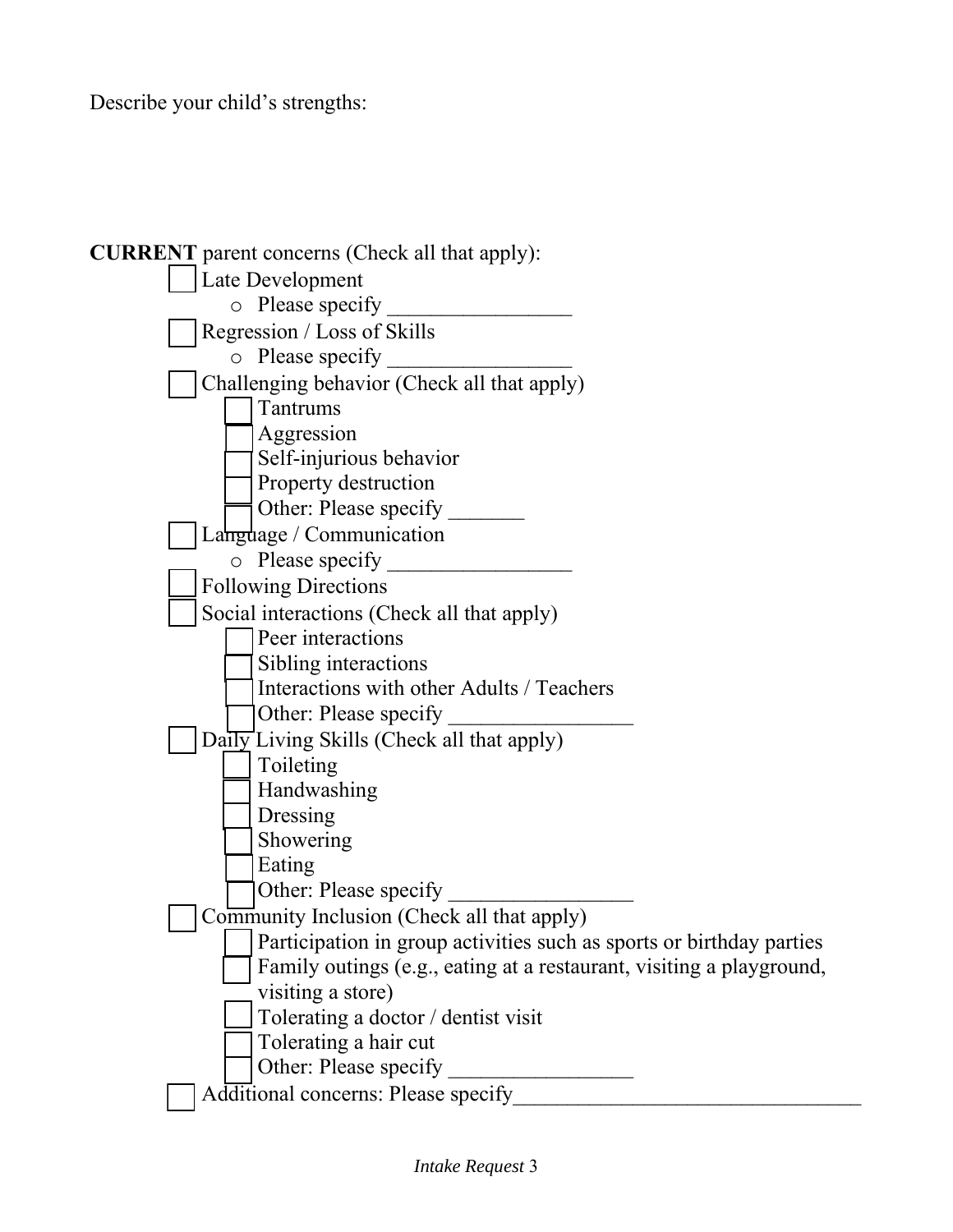| Child's school/daycare: |  |
|-------------------------|--|
| Phone $\#$ :            |  |
| Address:                |  |
| Case Manager/Director:  |  |
| Teacher/Classroom:      |  |

School History

Has your child's teacher / school informed you they have concerns about any of the below?

| Yes (Check all that apply)<br>Challenging behavior<br>Language / Communication<br><b>Following Directions</b><br>Social interactions (Check all that apply)<br>Peer interactions |
|----------------------------------------------------------------------------------------------------------------------------------------------------------------------------------|
| Interactions with other Adults / Teachers<br>Hyperactivity                                                                                                                       |
| Distractibility<br>Difficulty completing homework<br>Additional comments:                                                                                                        |
| $N\overline{o}$                                                                                                                                                                  |
| Pediatrician:<br>Phone:<br><u> 1989 - Johann Barbara, martxa alemaniar a</u>                                                                                                     |
| Has your child received a diagnosis? Yes     /<br>No <sub>l</sub><br>If yes:<br>Diagnosis:                                                                                       |
| Date received:<br><u> 1990 - Johann John Stone, mars eta bainar eta mondo eta erresta eta erresta eta erresta eta erresta eta errest</u>                                         |
| Who made the diagnosis?<br>Family history of this diagnosis (or related)?                                                                                                        |
| Does your child have any medical conditions? $Yes \Box$ /<br>N <sub>o</sub><br>If yes, please describe:                                                                          |
| Does your child have any allergies? $Yes \Box$ /<br>N <sub>o</sub><br>If yes, please describe:                                                                                   |
| If yes, does your child require an EpiPen? Yes<br>No.                                                                                                                            |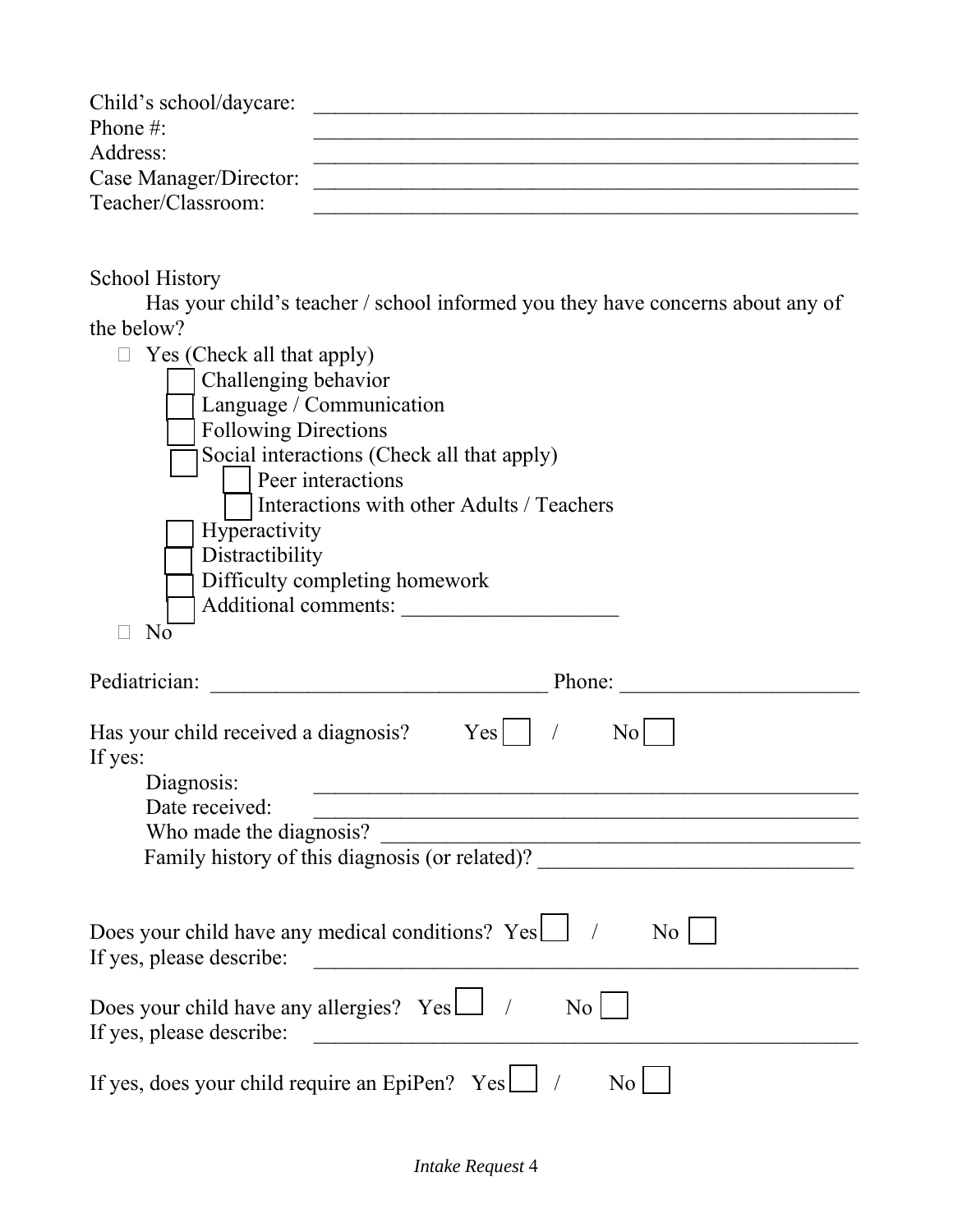| Please list ALL current medications and supplements with dosage information: |                 |                                                                                                                               |                            |                                                                                                                             |
|------------------------------------------------------------------------------|-----------------|-------------------------------------------------------------------------------------------------------------------------------|----------------------------|-----------------------------------------------------------------------------------------------------------------------------|
| Name of medication:                                                          |                 |                                                                                                                               |                            |                                                                                                                             |
| Dosage:                                                                      |                 |                                                                                                                               |                            |                                                                                                                             |
| Name of medication:                                                          |                 |                                                                                                                               |                            |                                                                                                                             |
|                                                                              |                 |                                                                                                                               |                            |                                                                                                                             |
| Name of medication:                                                          |                 |                                                                                                                               |                            |                                                                                                                             |
| Dosage:                                                                      |                 |                                                                                                                               |                            |                                                                                                                             |
| Please list ALL treatment / services your child currently receives:          |                 |                                                                                                                               |                            |                                                                                                                             |
| <b>SERVICE</b>                                                               | <b>PROVIDER</b> |                                                                                                                               |                            | <b>FREQUENCY</b>                                                                                                            |
|                                                                              |                 |                                                                                                                               |                            |                                                                                                                             |
|                                                                              |                 | <u> 2002 - Johann John Stone, mars et al. 1980 - John Stone, mars et al. 1980 - John Stone, mars et al. 1980 - John Stone</u> |                            | <u> 2000 - Johann John Stone, market ar yn y brening yn y brening yn y brening yn y brening yn y brening yn y brening y</u> |
|                                                                              |                 |                                                                                                                               |                            |                                                                                                                             |
|                                                                              |                 |                                                                                                                               |                            |                                                                                                                             |
| Prior treatment / service history                                            |                 |                                                                                                                               |                            |                                                                                                                             |
|                                                                              |                 |                                                                                                                               |                            |                                                                                                                             |
| Please list all services that your child received in the past.               |                 |                                                                                                                               |                            |                                                                                                                             |
| <b>SERVICE</b>                                                               | <b>PROVIDER</b> |                                                                                                                               |                            | Approximate start and end dates of service                                                                                  |
|                                                                              |                 |                                                                                                                               |                            |                                                                                                                             |
|                                                                              |                 |                                                                                                                               |                            |                                                                                                                             |
|                                                                              |                 |                                                                                                                               |                            |                                                                                                                             |
|                                                                              |                 |                                                                                                                               | $\overline{\phantom{a}}$ . |                                                                                                                             |
|                                                                              |                 |                                                                                                                               |                            |                                                                                                                             |

Gold Coast Children's Center requires each family to participate in parent / caregiver training. Please describe some areas you feel would be helpful to address through parent training.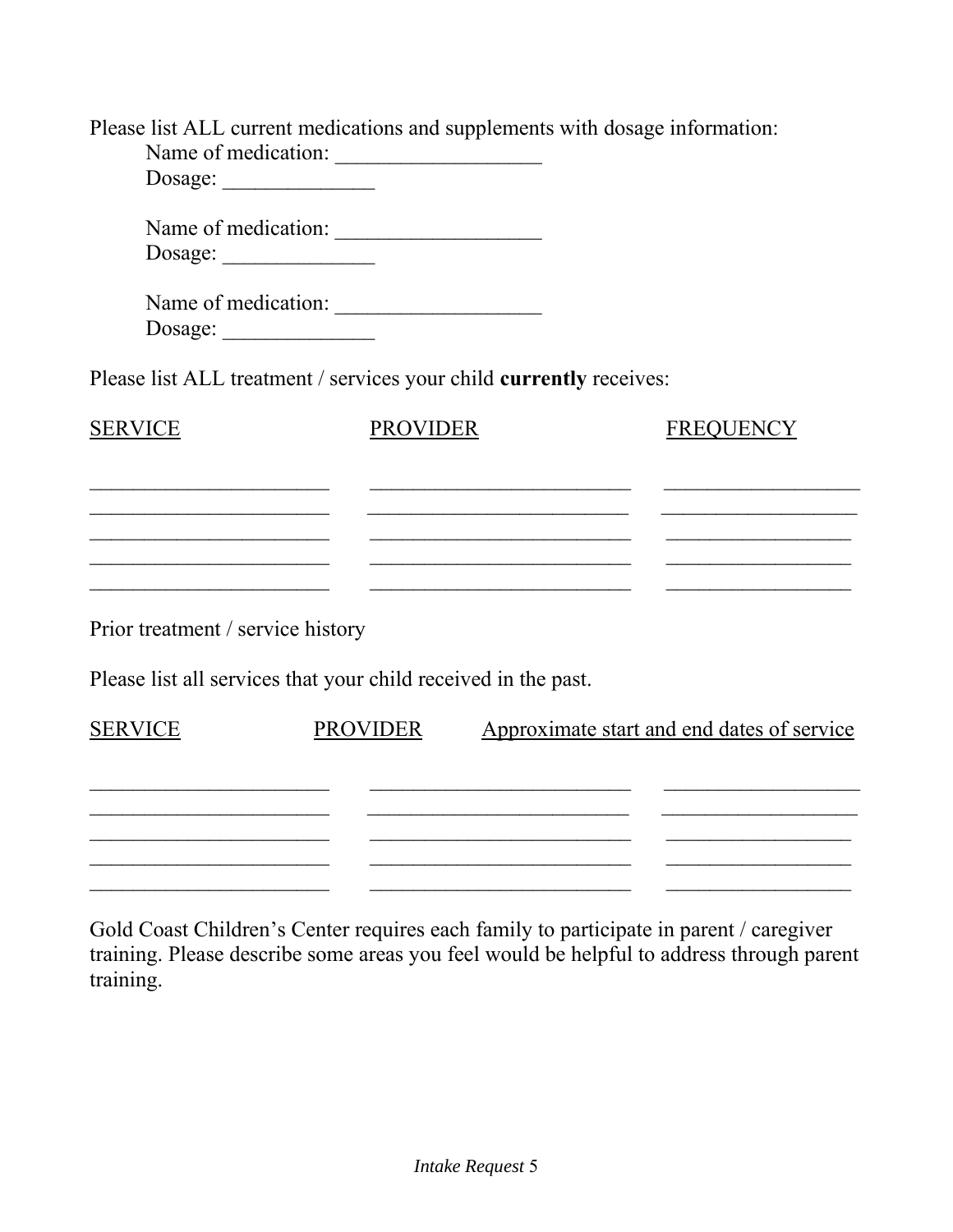Gold Coast Children's Center, LLC is not in-network with any insurance companies and is therefore considered an "out-of-network" provider. With your permission we will inquire about your current benefits and out of network reimbursement. A quote of benefits and/or authorization does not guarantee payment. We are happy to provide you with the information to assist you in seeking reimbursement from your insurance company; but please be reminded that every family is solely responsible for timely payment for services rendered, and this is not contingent or conditioned upon getting reimbursed by your insurance company.

Insurance Company: Name of Policyholder:

| msurance Company.     |  |
|-----------------------|--|
| Phone #:              |  |
| Name of Policyholder: |  |
| DOB:                  |  |
| Employer:             |  |
| Relation to child:    |  |
| Policy #:             |  |
| Group $#$ :           |  |

Please list your child's favorites:

Food:

Toys:

Drinks:

Activities:

Characters:

Shows:

Other preferred items/activities: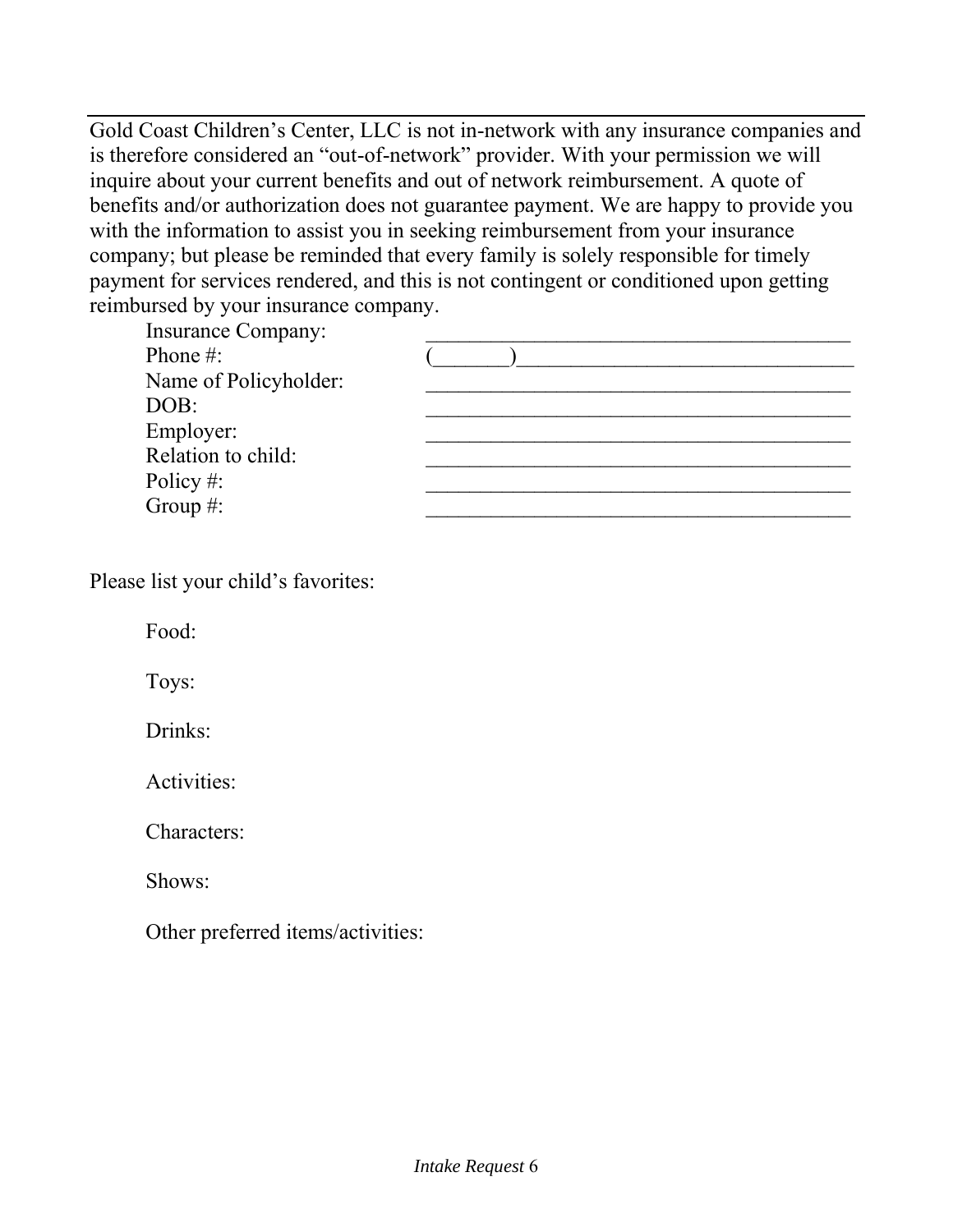| How did you hear about Gold Coast Children's Center? (Check all that apply) |       |
|-----------------------------------------------------------------------------|-------|
| Friend / Family Member                                                      |       |
| o Name:                                                                     |       |
| Doctor / Professional serving my child                                      |       |
| o Name:                                                                     |       |
| Publication                                                                 |       |
| o Name:                                                                     |       |
| Social Media (e.g., Facebook group)                                         |       |
| o Name:                                                                     |       |
| Google Search                                                               |       |
| Other:                                                                      |       |
|                                                                             |       |
| Intake request completed by:                                                |       |
| Name:                                                                       | Date: |

Thank you for your application someone will contact you within 48 business hours.

Click here to submit. By submitting this form you acknowledge all information is correct to the best of your knowledge.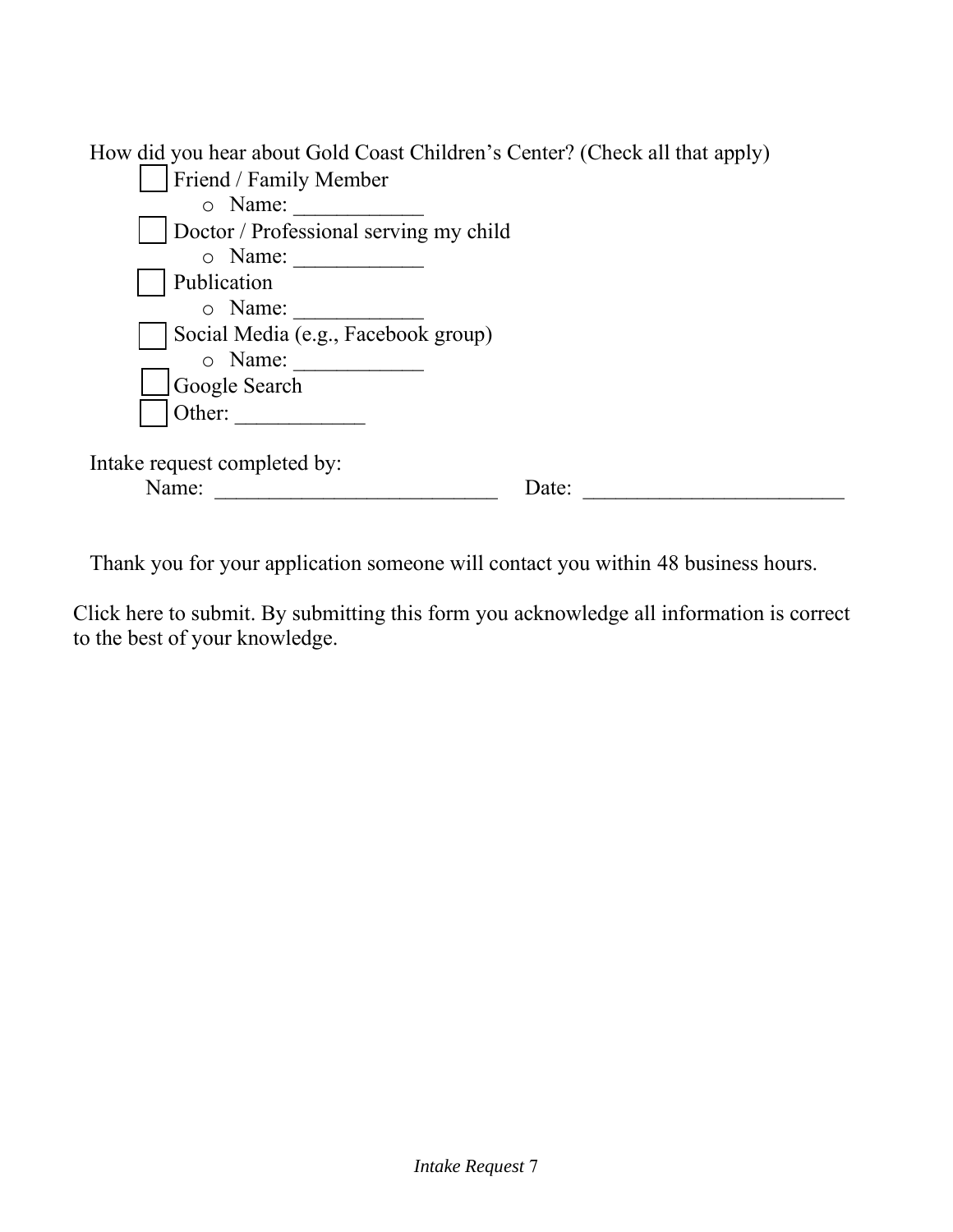IEP FORM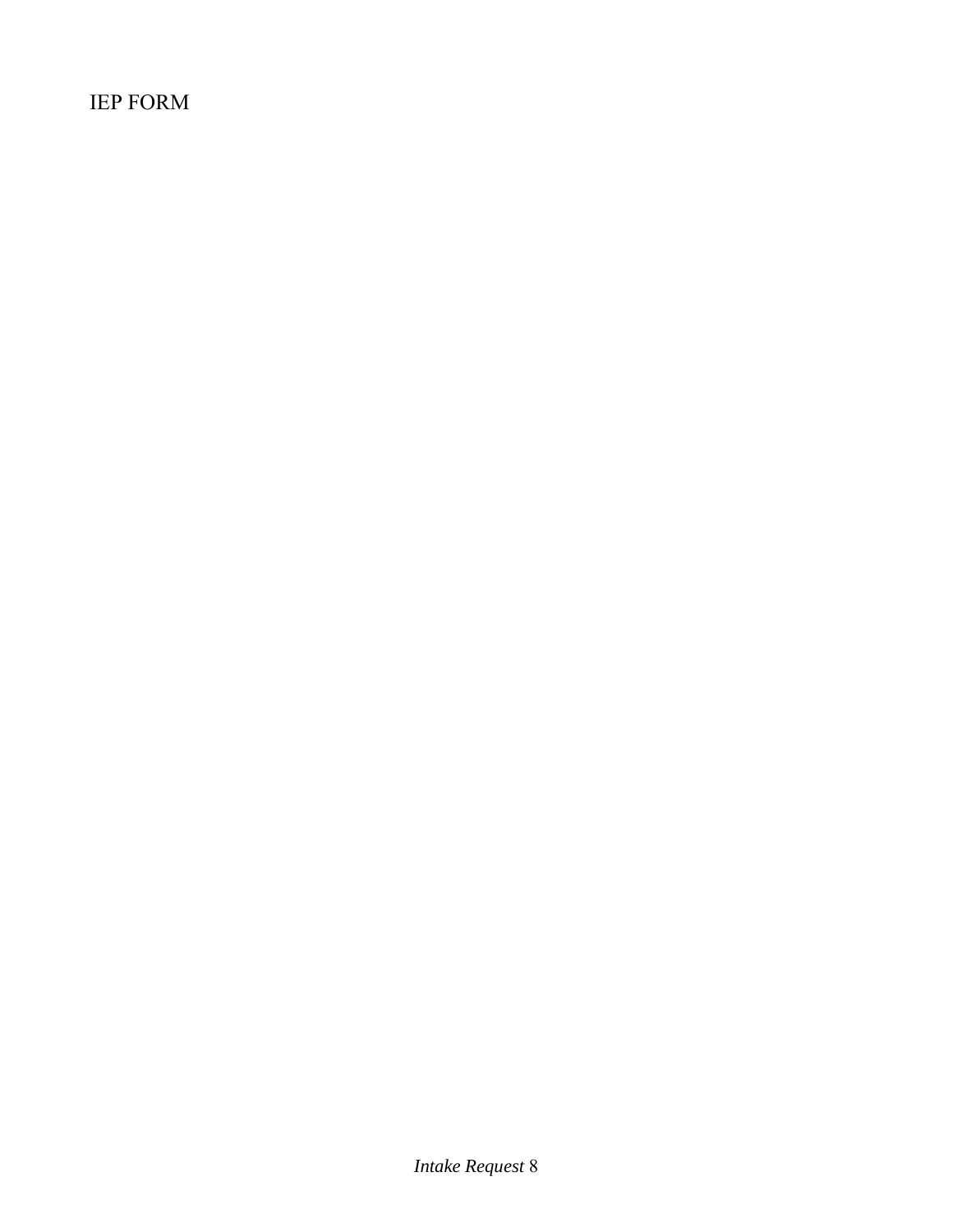## DIAGNOSTIC REPORT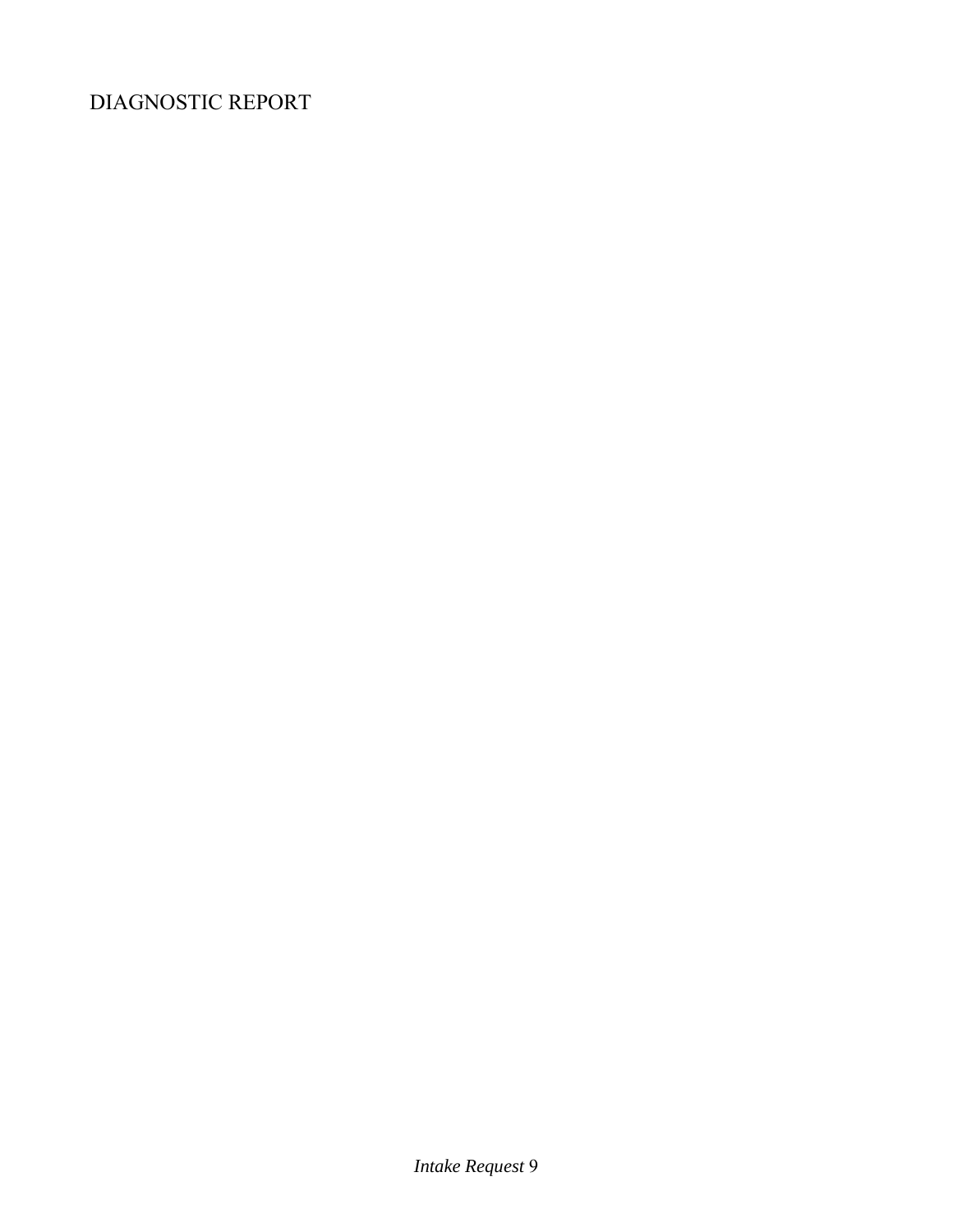## FRONT OF INSURANCE CARD